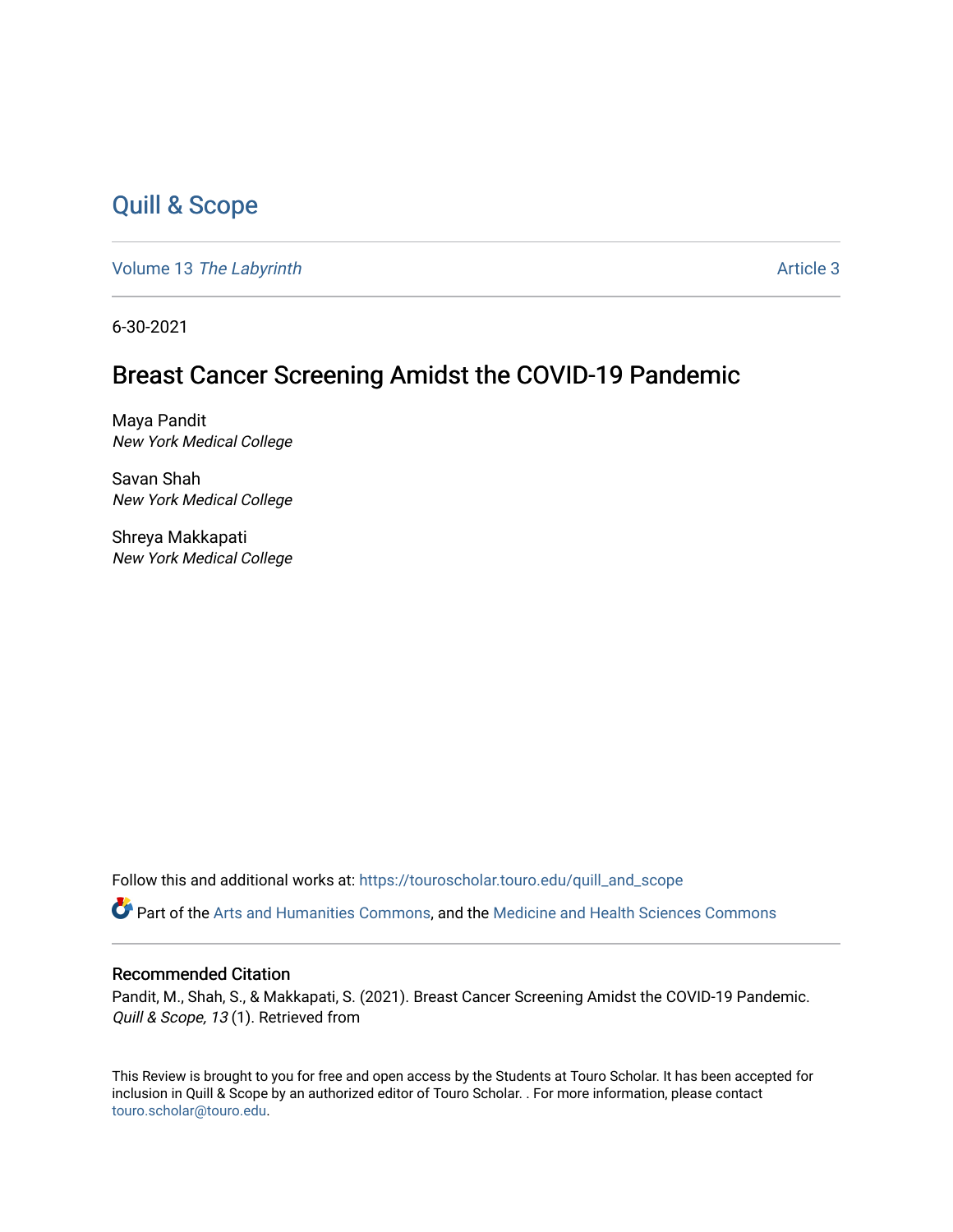## Breast Cancer Screening Amidst the COVID-19 Pandemic

#### Cover Page Footnote

Artwork by Isidora Monteparo